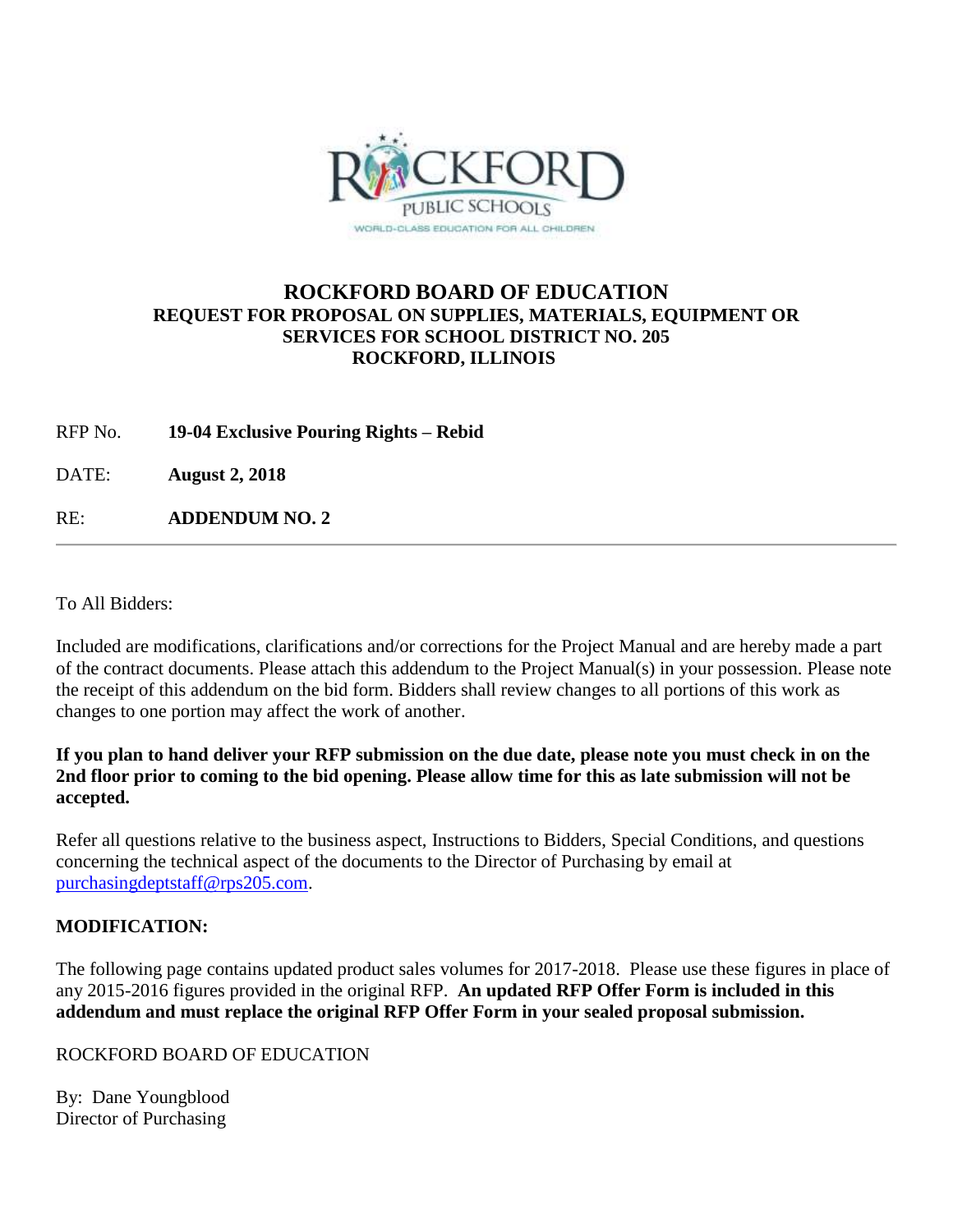# **MODIFICATION:**

Volume of Cases Purchased in 2017-18:

| <b>Full Service Vending</b> | 4,978 Cases   |
|-----------------------------|---------------|
| <b>Athletic Boosters</b>    | $2,605$ Cases |
| <b>Nutrition Services</b>   | 8,529 Cases   |

**\*Please disregard any other product volume figures within the RFP.**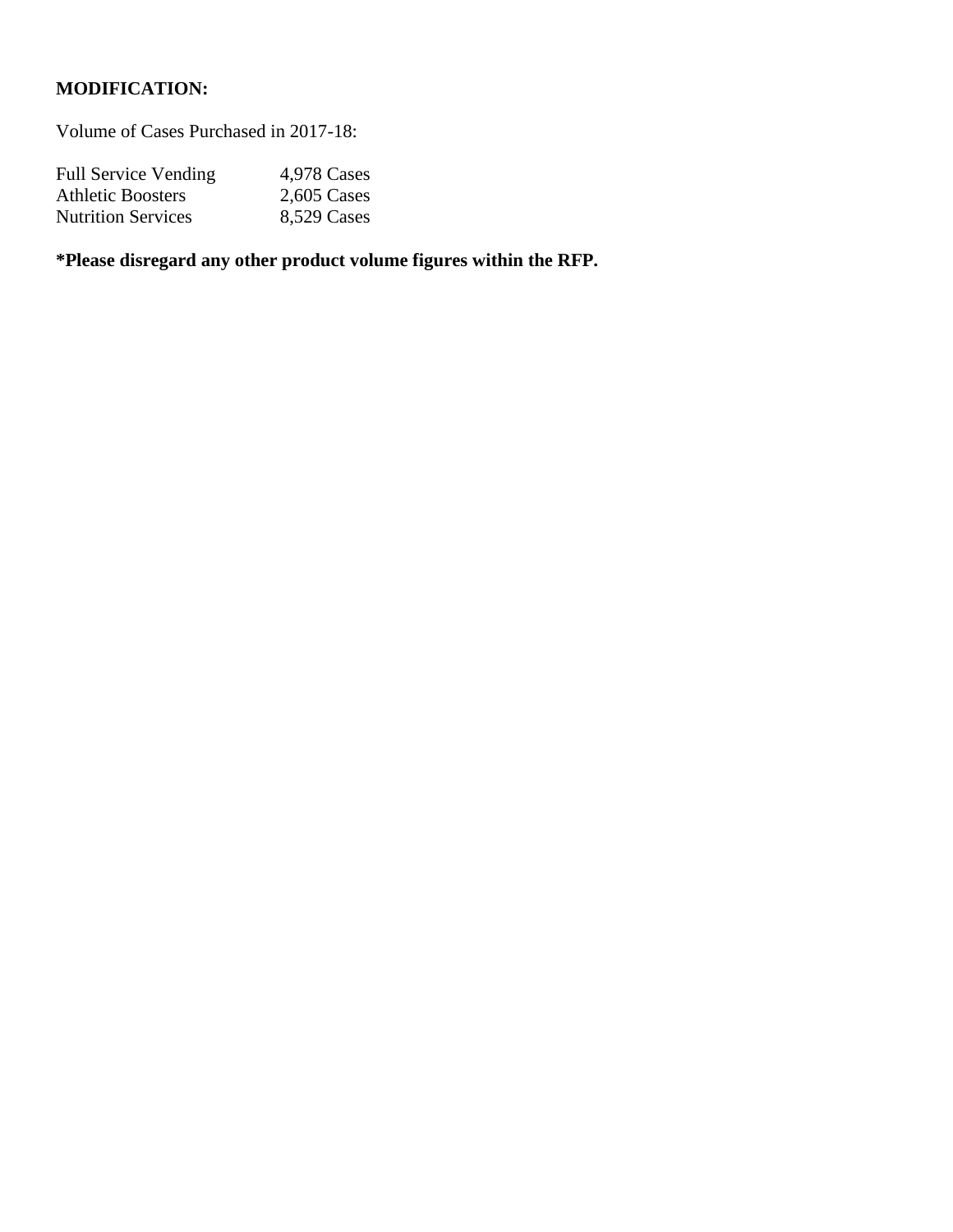Board of Education Rockford Public School District 205 Rockford, Illinois **RFP No. 19-04 Exclusive Pouring Rights - Rebid**

Company Name

## **REQUEST FOR PROPOSAL OFFER FORM**

# **RFP No. 19-04 Exclusive Pouring Rights - Rebid**

The undersigned proposer declares he/she has carefully examined the attached General Terms and Conditions, Supplemental Terms and Conditions, Specifications and RFP Offer Form the Rockford Public School District's Request for Proposal 19-01 Exclusive Pouring Rights. Respondent agrees to hold firm the prices offered throughout the first contract period ending June 30, 2019.

> **For the purposes of comparison only, please use the following 2017-18 volume Full Service Vending - 4,978 cases sold with an average unit selling price of \$1.45 Athletic Boosters - 2,605 cases purchased Nutrition Services - 8,529 cases purchased**

**Commission on vending sales**

**%**

Product List with descriptions and prices (attach separate document if necessary)

Equipment provided at no cost to the District (list & describe)

Additional support offered (list & describe)